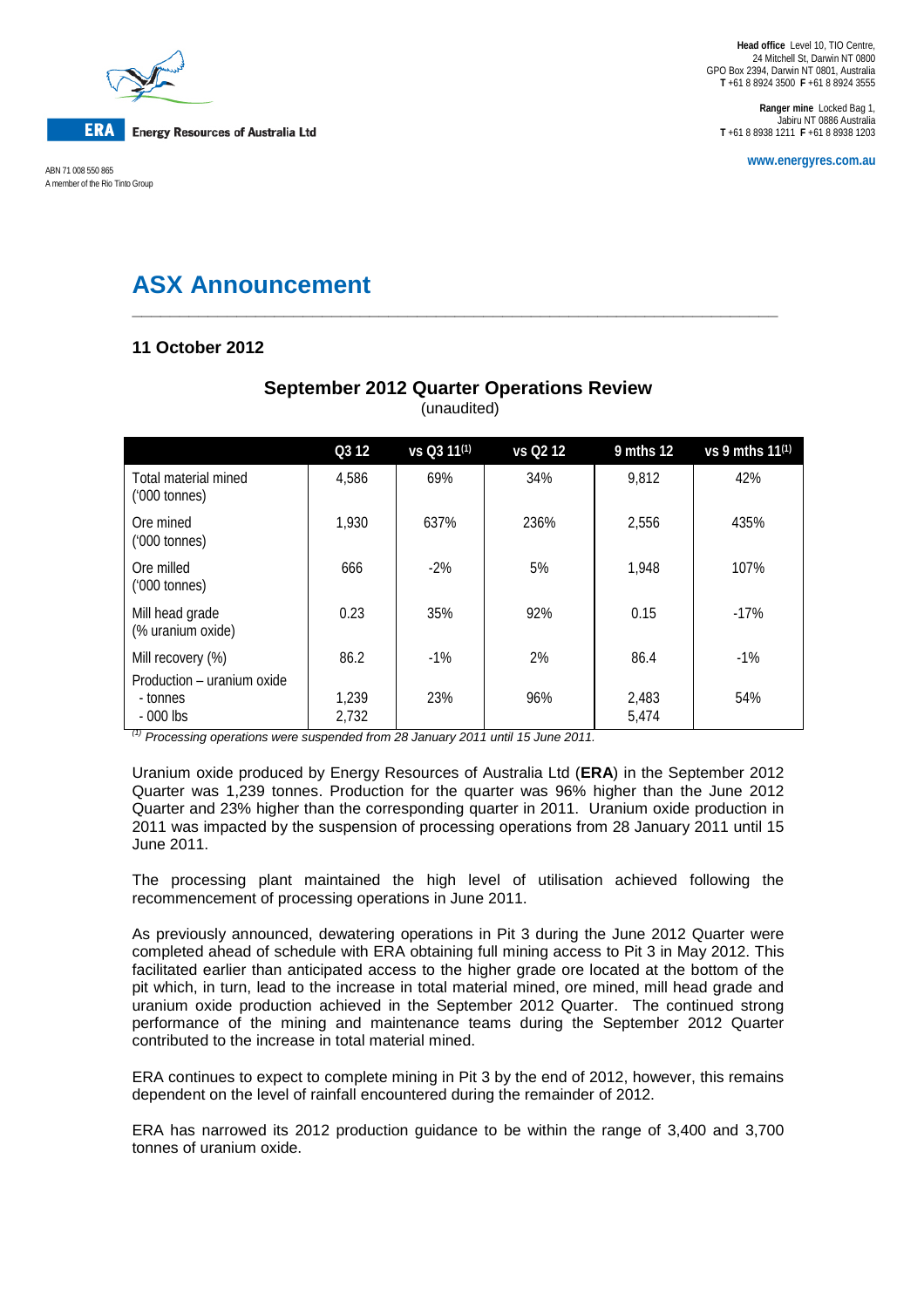

# **EXPLORATION AND EVALUATION**

Total evaluation expenditure for the September 2012 Quarter was \$1 million, compared to \$7 million for the corresponding period of 2011.

Construction of the Ranger 3 Deeps exploration decline remains on schedule and budget with excavation of the boxcut and all ground support work now complete. Work on the decline is scheduled to commence in November 2012 with ERA targeting completion of the first 100 metres of the decline by the end of 2012.

Exploration expenditure for the September 2012 Quarter totalled \$13 million, compared with \$3 million for the corresponding period of 2011. Total 2012 year to date exploration expenditure is \$28 million, comprised of \$19 million for the Ranger 3 Deeps exploration decline and \$9 million on surface exploration.

| <b>PROSPECT</b> | <b>HOLE ID</b> | <b>INTERVAL</b><br><b>NO</b> | <b>FROM</b> | <b>LENGTH</b><br>(M) | $U_3O_8$ % |
|-----------------|----------------|------------------------------|-------------|----------------------|------------|
| Ranger 19       | R19PD52        |                              | 647         | 1                    | 0.159      |
|                 |                | $\overline{2}$               | 655         | 5                    | 0.102      |
|                 |                | 3                            | 668         | 10                   | 0.243      |
| Ranger 3 Deeps  | R3D35          | 4                            | 318         | 3                    | $0.130*$   |
|                 |                | 5                            | 329         | 44                   | $0.198*$   |
|                 |                | 6                            | 378         | 1                    | $0.115*$   |
|                 | R3D37          | $\overline{2}$               | 257         | 3                    | $0.186*$   |
|                 |                | 3                            | 276         | 23                   | $0.645*$   |
| Ranger 4        | A4D27          | 1                            | 53          | 3                    | 0.085      |
|                 |                | $\overline{2}$               | 61          | 3                    | 0.123      |
|                 |                | 3                            | 77          | 1                    | 0.287      |
| Ranger 18       | R18PD185       | 1                            | 926         | 1                    | 0.374      |
|                 |                | $\overline{2}$               | 930         | 1                    | 0.218      |
|                 |                | 3                            | 942         | $\overline{2}$       | 0.147      |
|                 |                | 4                            | 949         | 6                    | 0.132      |

The following table summarises the significant mineralisation intercepted during the September 2012 Quarter exploration activities:

*NB: All intersections were determined using a 0.08% U<sub>3</sub>O<sub>8</sub> cut-off at a minimum one metres composite. Intersections are downhole lengths and the true width of the intersections has not been calculated. (\* denoted eU3O8)*

*Competent Person* The information in this announcement relating to exploration results is based on information compiled by Greg Rogers, who is a member of the Australasian Institute of Mining and Metallurgy. Greg Rogers is a full-time employee of the company and he has sufficient experience which is relevant to the style of mineralisation and type of deposit under consideration and to the activity which he is undertaking to qualify as a Competent Person as defined in the 2004 Edition of the 'Australasian Code for Reporting of Exploration Results, Mineral Resources and Ore Reserves'. Greg Rogers consents to the inclusion in this announcement of the matters based on his information in the form and context in which it appears.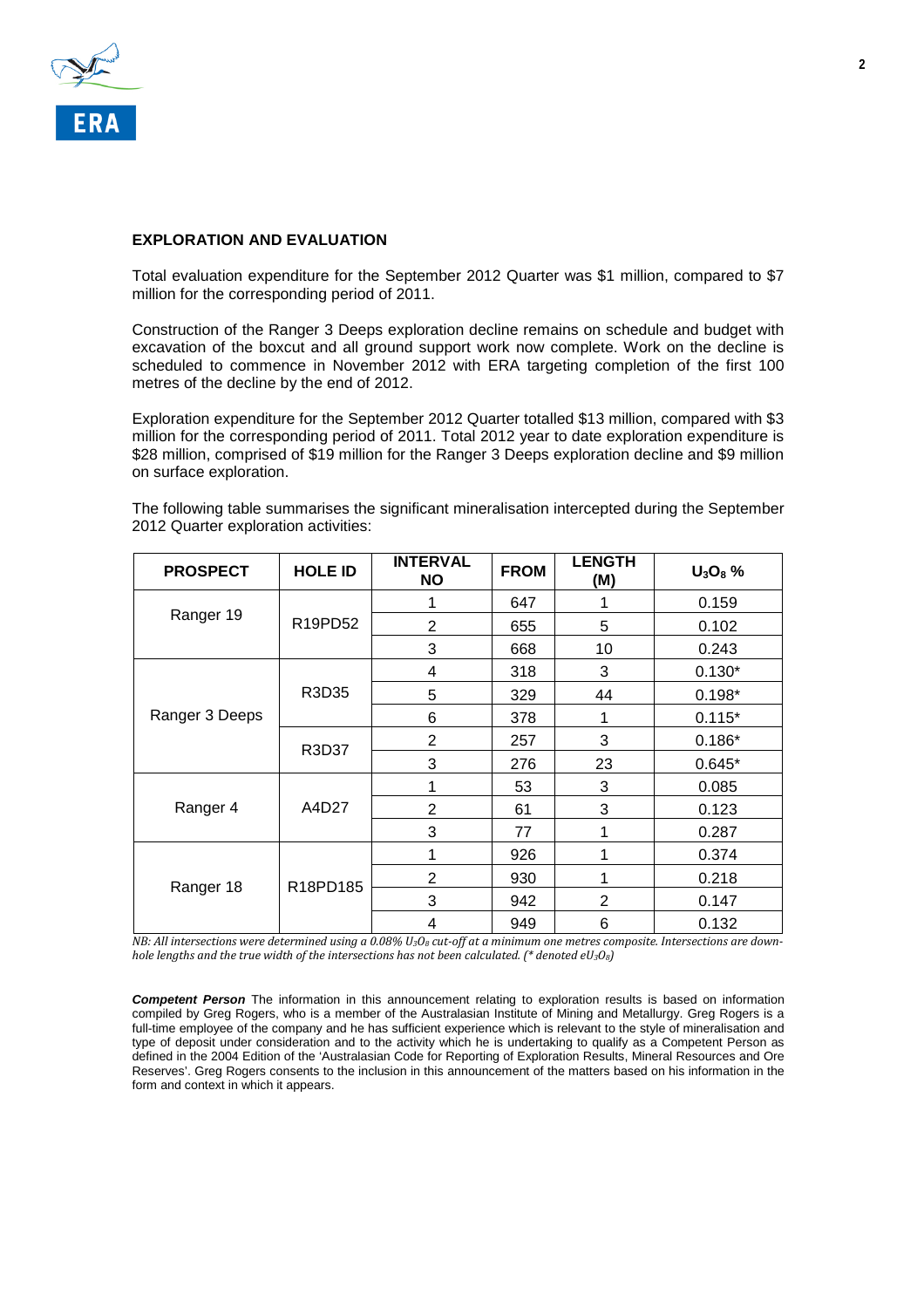

# **About Energy Resources of Australia Ltd**

ERA is one of the nation's largest uranium producers and Australia's longest continually operating uranium mine.

ERA has an excellent track record of reliably supplying customers. Uranium has been mined at Ranger for three decades. Ranger mine is one of only three mines in the world to produce in excess of 100,000 tonnes of uranium oxide.

ERA's Ranger mine is located eight kilometres east of Jabiru and 260 kilometres east of Darwin, located in Australia's Northern Territory.

For further information, please contact:

#### **Media Relations**

Janet Hamilton<br>
Office: +61 (0) 8 8924 3550<br>
Office: +61 (0) 8 8924 3550<br>
Office: +61 (0) 8 8924 3514 Office: +61 (0) 8 8924 3550<br>
Mobile: +61 (0) 437 326 696<br>
Mobile: +61 (0) 457 532 270 Mobile: +61 (0) 437 326 696 Mobile: +61 (0) 457 532 270<br>
Email: ianet.hamilton@era.riotinto.com Shannon.mcrae@era.riotinto.com Email: janet.hamilton@era.riotinto.com

### **Investor Relations**

Christopher Maitland Office: +61 (0) 3 9283 3063 Mobile: +61 (0) 459 800 131

Website: www.energyres.com.au<br>Twitter: Follow @ERARangerMi Follow @ERARangerMine on Twitter